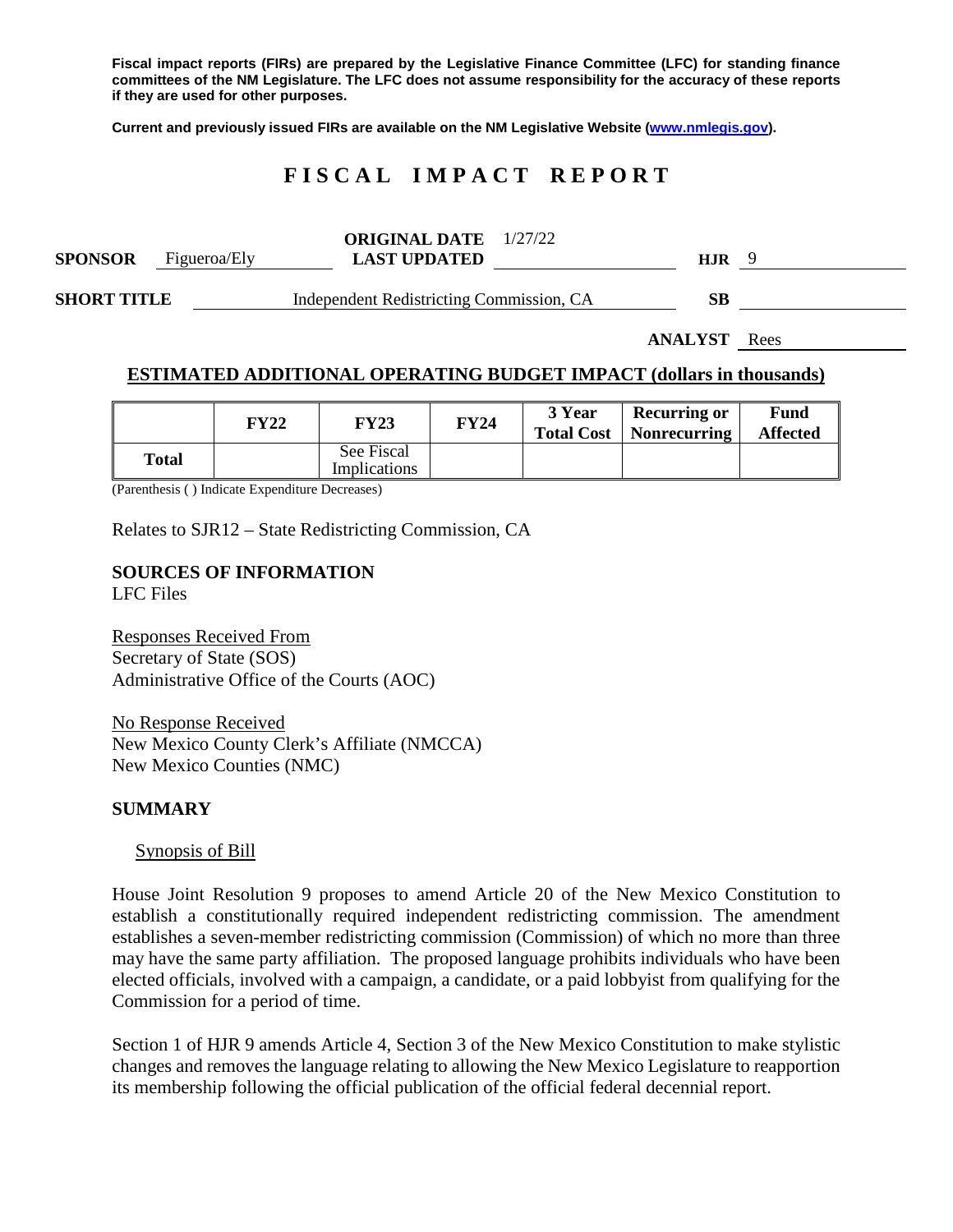#### **House Joint Resolution 9 – Page 2**

The application process is required to be public and the State Ethics Commission (SEC) is required to select an applicant pool of at least 38 nominees for submission to legislative leadership who may strike up to two applicants from the list from their own parties and up to two more from the unaffiliated and minor party applicants. The SEC is then charged with selecting six commissioners to serve from the remaining pool of applicants, ensuring geographic, racial, and gender balance among the appointees. The SEC must also select a retired district or state judge to serve as chair from the remaining pool of applicants. The bill provides for using the remaining pool of applicants to fill a vacancy if needed.

The Commission is required to develop district plans for congressional and state districted offices in accordance with several requirements including: 1) keep population across districts as equal as possible based upon census data, 2) shall not dilute protected minority voting strength, 3) shall not split precincts, 4) shall consider political and geographic boundaries, and 5) may preserve the core of existing boundaries to the extent feasible.

The Commission is also prohibited from relying upon partisan data and the voting address of incumbents when developing plans. After seeking public input, the Commission shall adopt final plans and file them with the Secretary of State by October 1 every 10 year period to be used for all succeeding primary and general elections until the next redistricting period.

# **FISCAL IMPLICATIONS**

The SOS supports and understands the Legislature's prerogative to place constitutional amendments before the voters of the state. For the purposes of determining the costs involved, the SOS wishes to inform legislators that, under Section 1-16-4 NMSA 1978, the SOS is required to print the full text of each proposed constitutional amendment, in both Spanish and English. The cost of producing the voter guide will change depending upon the number and length of the constitutional amendments passed and the number of registered voters but can be estimated at \$25 thousand.

The SOS is also constitutionally required to publish the full text of each proposed constitutional amendment once a week for four weeks preceding the election in one newspaper in every county in the state. In 2020, the SOS spent \$351,015 for the required newspaper publications, however, the cost is dependent upon the number and length of the constitutional amendments that are passed. For planning purposes, an estimate of \$20.72 per word may be used to represent the costs realized in the 2020 general election to estimate the cost of publishing each constitutional amendment.

The number of constitutional amendments that pass may also impact the page size of the ballot, or if the ballot size is caused to become greater than one page, front and back, which may increase the cost of producing the ballots for the general election. In addition to the cost of the ballot, there may be time added to the voting process, which would require additional ballot printing systems in order to ensure a smooth and efficient voting process within the bounds of national best practices. The additional requirement that the SOS publish a certificate for every law that is repealed by the counties will be an added cost to the SOS, although it is difficult to estimate the cost at this time.

According to the Administrative Office of the Courts, there will be a minimal administrative cost for statewide update, distribution and documentation of statutory changes. Any additional fiscal impact on the judiciary would be proportional to passage of this amendment and any resultant state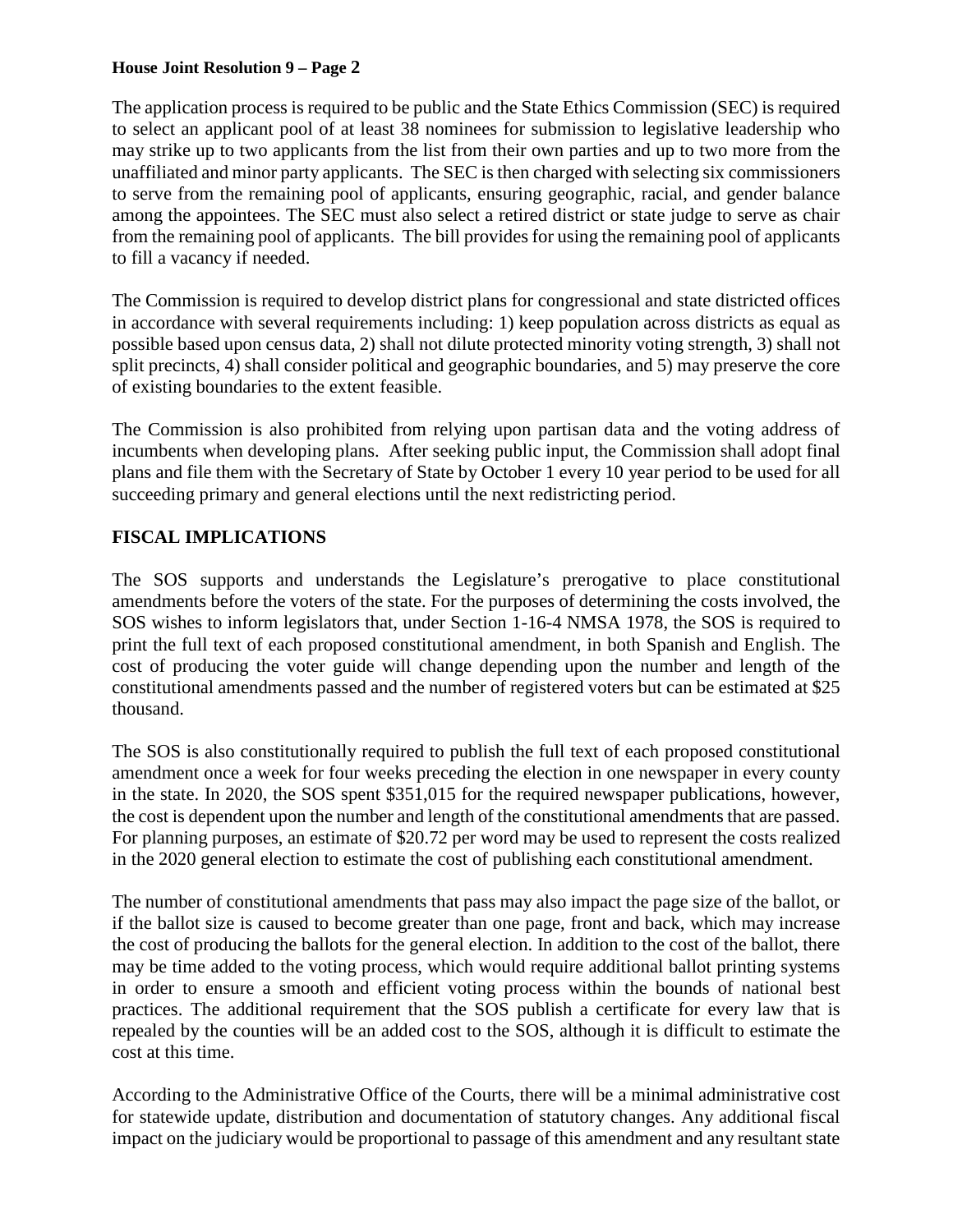#### **House Joint Resolution 9 – Page 3**

court proceedings, including proceedings to remove commissioners. New laws, amendments to existing laws and new hearings have the potential to increase caseloads in the courts, thus requiring additional resources to handle the increase.

#### **SIGNIFICANT ISSUES**

According to the Secretary of State, HJR9 conflicts with statutory language in the Redistricting Act (Act), Sections 1-3A-1, et seq., NMSA 1978 of the Election Code enacted by Laws 2021, Chapter 79. If HJR9 is ultimately approved by the voters in the next General Election, this act would need to be repealed and replaced.

The Administrative Office of the Courts notes the following issues:

1) HJR9 provides that a Commissioner may be removed by the New Mexico Supreme Court for substantial neglect of duty, gross misconduct in office or inability to discharge the duties of office. The New Mexico Supreme Court has original jurisdiction over proceedings to remove Commissioners. Under HJR9, a proceeding for the removal of a Commissioner shall be commenced by the attorney general upon the request of the Commission.

HJR9 requires Commissioners to disclose communication with outside persons or organizations attempting to influence the map-drawing process outside of public meetings and public comment periods. Under HJR9, failure to disclose the communications shall constitute substantial neglect of duty.

2) The Legislative Council Service has noted that neither the Constitution of New Mexico nor state law mandates redistricting after every decennial census, although Article 4 of the Constitution of New Mexico authorizes it. Historically, challenges to legislative redistricting plans have been filed in both state and federal court. (See "A Guide to State and Congressional Redistricting in New Mexico," (2011), prepared by the New Mexico Legislative Council Service, <https://www.nmlegis.gov/Redistricting/Documents/187014.pdf> )

3) According to the National Conference of State Legislatures, 15 states have a commission with primary [responsibility](https://www.ncsl.org/research/redistricting/2009-redistricting-commissions-table.aspx#Commissions%20with%20Primary%20Responsibility) for drawing a plan for state legislative districts. Six states have an advisory [commission](https://www.ncsl.org/research/redistricting/2009-redistricting-commissions-table.aspx#Advisory) that may assist the Legislature with drawing the district lines and five states have a backup [commission](https://www.ncsl.org/research/redistricting/2009-redistricting-commissions-table.aspx#Backup) that will make the decision if the legislature is unable to agree. (See [https://www.ncsl.org/research/redistricting/2009-redistricting-commissions](https://www.ncsl.org/research/redistricting/2009-redistricting-commissions-table.aspx)[table.aspx](https://www.ncsl.org/research/redistricting/2009-redistricting-commissions-table.aspx) ). With regard to drawing a plan for congressional districts, ten states have a commission with primary [responsibility](https://www.ncsl.org/research/redistricting/redistricting-commissions-congressional-plans.aspx#Primary) for drawing a plan for congressional districts. Five states have an advisory [commission](https://www.ncsl.org/research/redistricting/redistricting-commissions-congressional-plans.aspx#Advisory) that may assist the Legislature with drawing the district lines and three states have a backup [commission](https://www.ncsl.org/research/redistricting/redistricting-commissions-congressional-plans.aspx#Backup) that will make the decision if the Legislature is unable to agree. (See [https://www.ncsl.org/research/redistricting/redistricting-commissions-congressional](https://www.ncsl.org/research/redistricting/redistricting-commissions-congressional-plans.aspx)[plans.aspx.](https://www.ncsl.org/research/redistricting/redistricting-commissions-congressional-plans.aspx) See also http://www.ncsl.org/research/redistricting.aspx for more information on redistricting.)

4) The Redistricting Act, enacted in 2021, created the Citizen Redistricting Committee, directing the Committee to develop district plans for approval by the Legislature and governor. (See [https://www.nmlegis.gov/Sessions/21%20Regular/final/SB0304.pdf\)](https://www.nmlegis.gov/Sessions/21%20Regular/final/SB0304.pdf). The constitutional amendment proposed by HJR9 does not require approval of the Redistricting Commission's plans by the New Mexico Legislature and governor.